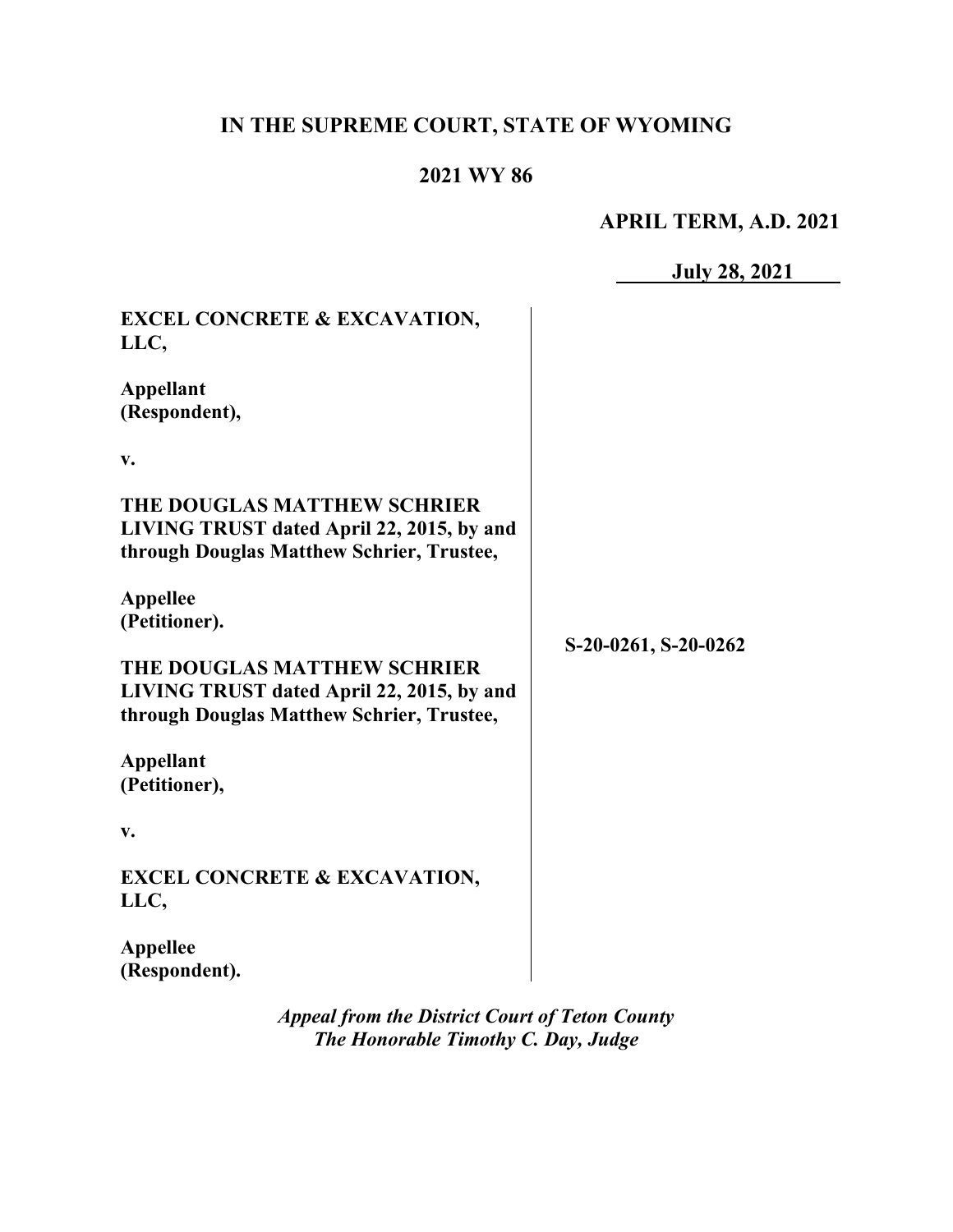*Representing Appellant Excel Concrete & Excavation, LLC in S-20-0261:* Bret F. King and Spencer B. King of King & King, LLC, Jackson, Wyoming. Argument by Spencer King.

*Representing Appellee Excel Concrete & Excavation, LLC in S-20-0262:* Spencer B. King of King & King, LLC, Jackson, Wyoming.

*Representing The Douglas Matthew Schrier Living Trust:* Paul E. D'Amours of Hess D'Amours & Krieger, LLC, Jackson, Wyoming.

Before FOX, C.J., and DAVIS<sup>\*</sup>, KAUTZ, BOOMGAARDEN, and GRAY, JJ.

*\* Chief Justice at time of oral argument.*

**NOTICE: This opinion is subject to formal revision before publication in Pacific Reporter Third. Readers are requested to notify the Clerk of the Supreme Court, Supreme Court Building, Cheyenne, Wyoming 82002, of any typographical or other formal errors so that correction may be made before final publication in the permanent volume.**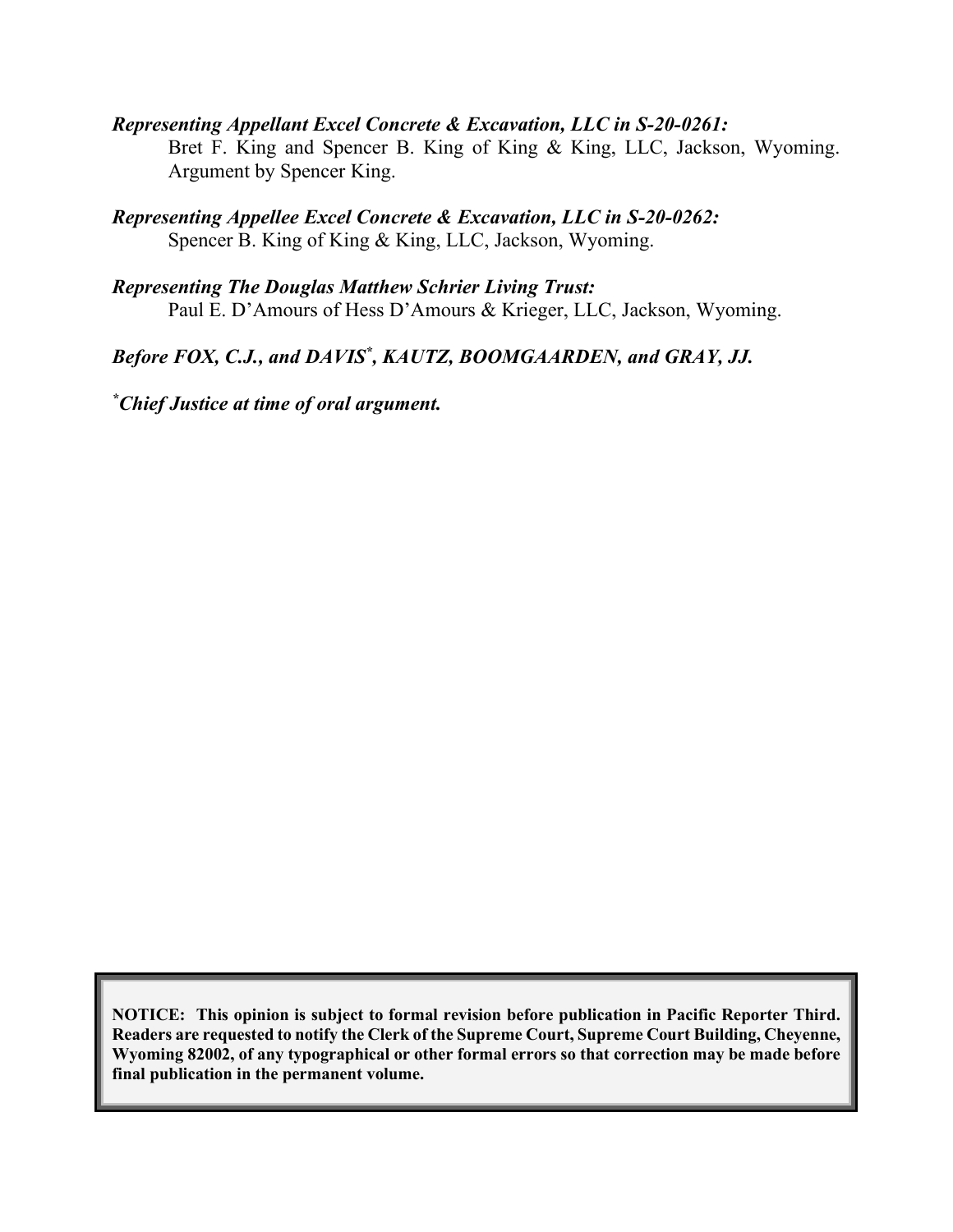#### **BOOMGAARDEN, Justice.**

[¶1] Douglas Schrier hired Excel Concrete & Excavation, LLC to provide construction services on his property in Teton County, Wyoming. After a dispute over payments, Excel filed a lien against Mr. Schrier's property. Mr. Schrier petitioned the district court to strike the lien pursuant to Wyo. Stat. Ann. § 29-1-601(b) and requested attorneys' fees, claiming first that the lien was groundless because Excel's preliminary lien notice was untimely, and second that the lien contained material misstatements. The district court found Excel's preliminary lien notice untimely and struck the lien, but denied Mr. Schrier's request for attorneys' fees because it found Excel did not knowingly file a groundless lien. It did not reach Mr. Schrier's material misstatements claim. Both parties appealed. We reverse because the expedited and limited proceeding authorized by § 29-1-601(b) affords Mr. Schrier no relief.

#### *ISSUES*

 $[$ [[2] The issues<sup>[1](#page-2-0)</sup> in this case are:

I. Did the district court err in striking the lien pursuant to Wyo. Stat. Ann. § 29-1-601, when it also determined Excel did not knowingly file a groundless lien?

<span id="page-2-0"></span><sup>&</sup>lt;sup>1</sup> The parties focus on the lone issue they presented to the district court by stipulation—the timeliness of the preliminary lien notice. As noted *infra* ¶¶ 9–10, 15, the parties' stipulation misdirected the court's Wyo. Stat. Ann. § 29-1-601 analysis. Our ruling on the court's "knowingly" finding and the limited nature of § 29-1-601 proceedings necessitates that we reframe the dispositive issues.

We identified a possible jurisdictional issue after learning that Excel filed a complaint to foreclose the lien in August 2020 while the § 29-1-601 proceeding was pending. *See* Wyo. Stat. Ann. § 29-2-109 (LexisNexis 2021) ("All actions to foreclose or enforce a lien under this chapter shall be commenced within one hundred eighty (180) days after the filing of the lien statement.") Excel's complaint included a breach of contract claim. The court stayed that action pending arbitration.

Questioning whether Excel had filed "a compulsory counterclaim under W.R.C.P. 13(a)(1) as a separate action[,]" we asked the parties to submit supplemental briefing on whether the order striking the lien was "final and appealable while the contract claim is pending, awaiting arbitration, albeit in a separate case." We are satisfied that we have jurisdiction, Excel did not file a compulsory counterclaim as a separate action, and proceedings to strike a lien pursuant to § 29-1-601 are separate and distinct from proceedings to foreclose a lien pursuant to § 29-2-104. *See, e.g.*, *Opportunity Knocks Enterprises, LLC v. Shannon Elec., Inc.*, 2010 WY 99, ¶ 8, 236 P.3d 255, 258 (Wyo. 2010) (noting that "[s]uch amounts as may actually be owed under the contract, and such amounts as may be covered by the lien, if any, are matters of proof to be determined in the separate lien foreclosure and contract breach action," not in proceedings to strike a lien); *Vision 2007, LLC v. Lexstar Dev. & Const. Co., LLC*, 2011 WY 84, ¶ 13, 255 P.3d 914, 918 (Wyo. 2011) (stating that proceedings to strike a lien are "expedited and limited"); *Matter of Bruce F. Evertson Dynasty Trust*, 2019 WY 84, ¶ 13 n.8, 446 P.3d 705, 709 n.8 (Wyo. 2019) (explaining that because a petition is not considered a pleading under W.R.C.P. 7(a) it requires no responsive pleading).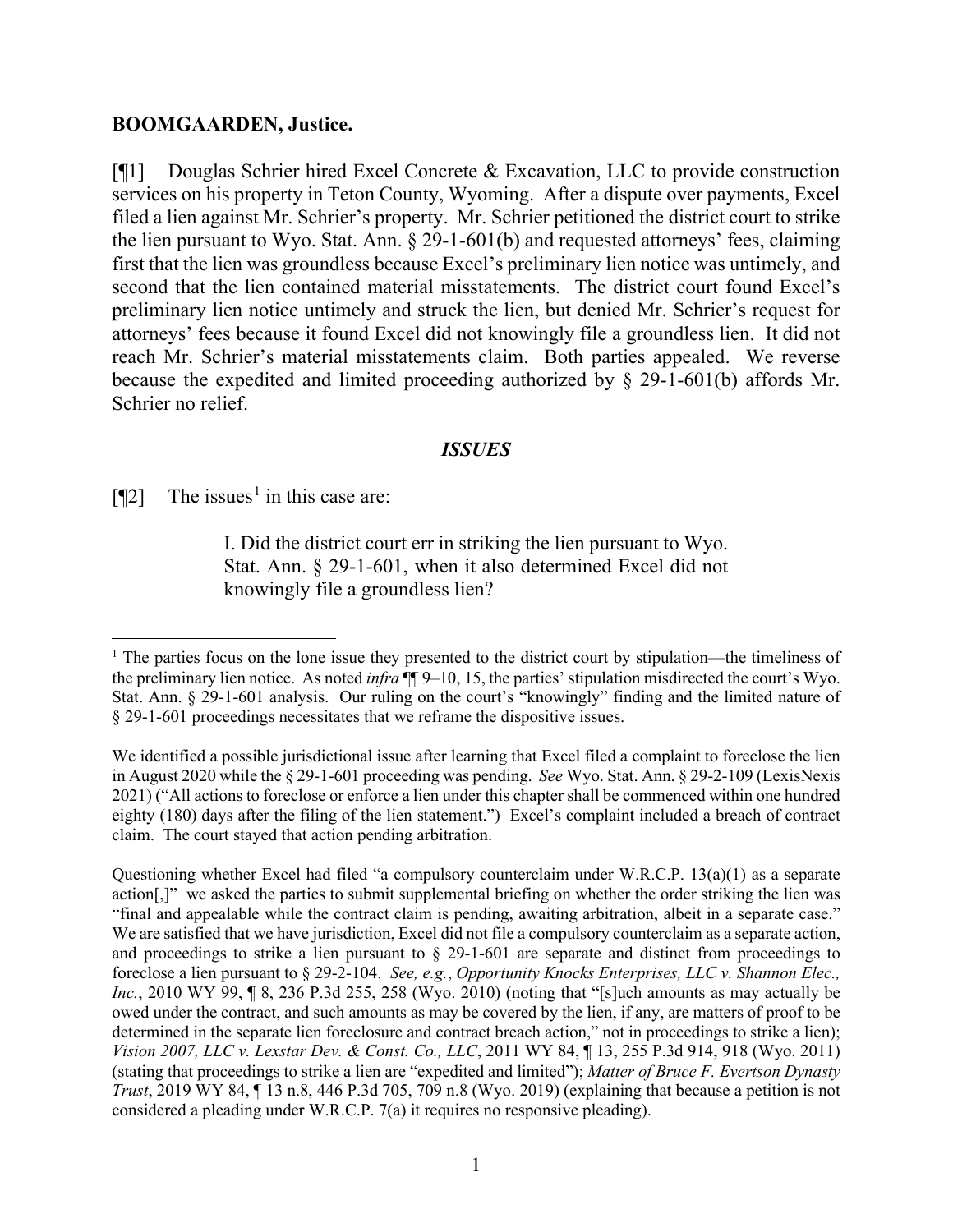II. Is Mr. Schrier entitled to relief on his material misstatements claim under Wyo. Stat. Ann. § 29-1-601(b)?

# *FACTS*

[¶3] Mr. Schrier owns property in the Saddle Butte Ranch subdivision in Teton County. On March 22, 2019, Mr. Schrier contracted with Excel for excavation and concrete work for a main house and guest house he was building on the property. The contract included a 14-line item payment schedule, with each payment due on completion of a discrete project. The total contract price was \$906,000.

[¶4] Mr. Schrier paid Excel an initial deposit of \$25,000 on March 25, 2019. Excel began removing snow from the site that same day and started excavation work April 4. Excel sent Mr. Schrier preliminary notice of its right to file a lien on April 29.

[¶5] A dispute arose in early 2020 and Excel stopped working. On March 30, Excel filed a lien against the property, asserting Mr. Schrier owed it \$276,616. Excel attached a Schedule of Values to its lien statement with a breakdown of the amounts still owed on the various projects it performed under the contract.

[¶6] In late May, Mr. Schrier filed a Wyo. Stat. Ann. § 29-1-601 petition to strike the lien and requested attorneys' fees. He contended the lien was groundless because Excel's preliminary notice of its right to file a lien was untimely. Excel responded that Mr. Schrier failed to state a claim because § 29-1-601 requires that "the lien claimant knew at the time of filing that the lien was groundless" and Mr. Schrier failed to assert Excel knew its lien was groundless. The district court set a hearing and ordered briefing on the timeline of events and whether it was appropriate to address the timeliness of the preliminary lien notice in the § 29-1-601 proceeding.

[¶7] Mr. Schrier amended his petition in August. He reasserted his claim the lien was groundless, adding that Excel was presumed to know its untimely preliminary notice made the lien groundless. He also added a material misstatements claim as an alternative basis to strike the lien. In this claim, he asserted Excel's Schedule of Values contained eight misstatements regarding how much work Excel had completed on the various projects, the quality of the work completed, and the amounts owed thereon under the lien.

[¶8] Excel maintained that its preliminary notice was timely, and its lien was not groundless. Excel further asserted that Mr. Schrier's material misstatements claim should be addressed in its pending lien foreclosure action, *see supra* ¶ 2 n.1, not in the § 29-1-601 proceeding.

[¶9] The § 29-1-601 hearing took place on August 13 and 20, 2020. The parties stipulated to present evidence only on the timeliness of the preliminary lien notice. They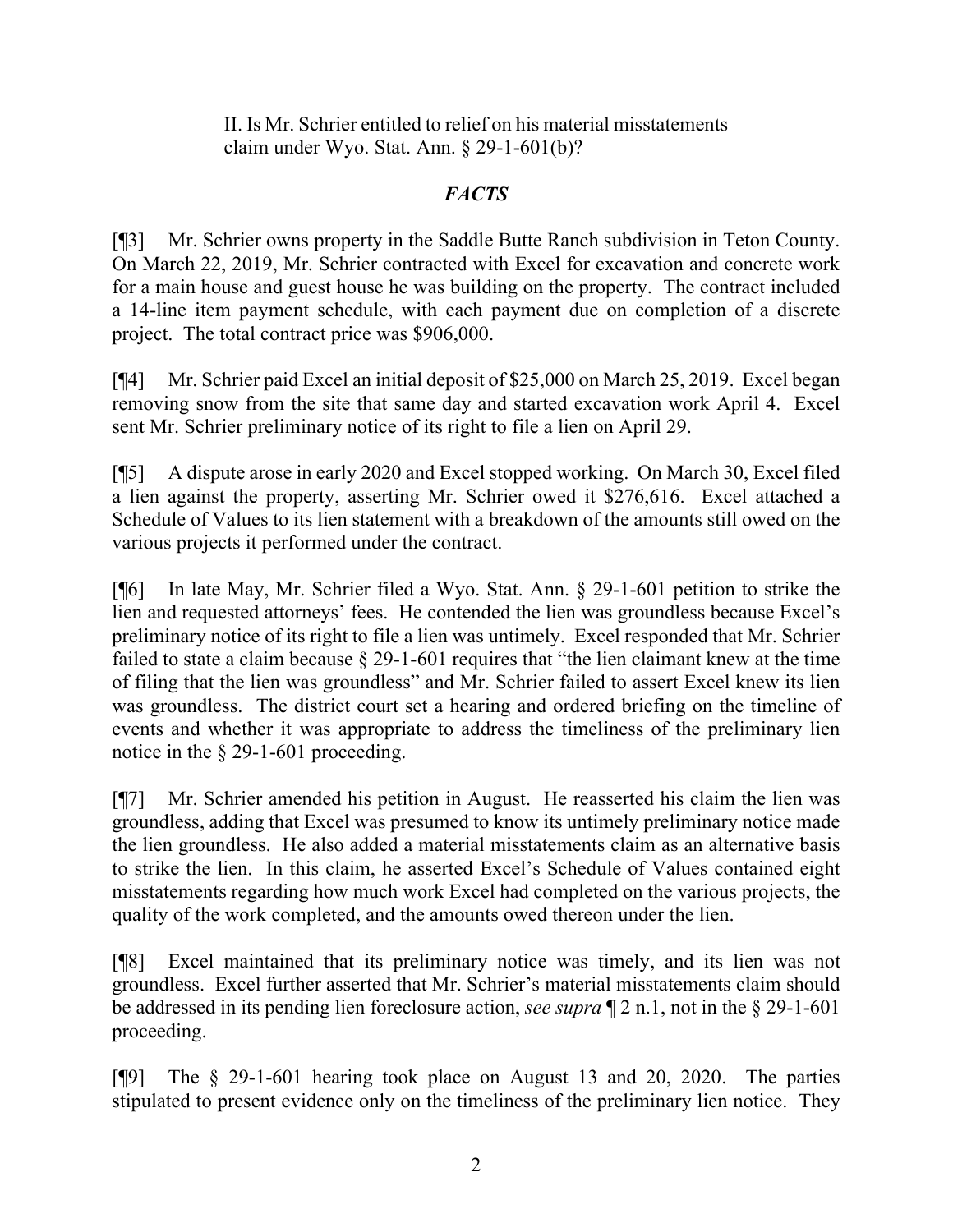agreed that if the court found the preliminary notice untimely, the lien should be dismissed—if the court found the preliminary notice timely, the parties would return to present evidence on Mr. Schrier's material misstatements claim. The stipulation left the court to decide whether Mr. Schrier's claims were proper for the petition to strike proceedings, or whether they should be heard in the lien foreclosure action.

[¶10] Taking the parties' lead, the district court found Excel's preliminary lien notice untimely and struck the lien. It then denied Mr. Schrier attorneys' fees, stating:

> [T]he Court is not able to find that Excel Concrete knowingly filed a false lien based on the untimeliness of its preliminary lien notice. Rather, Excel Concrete appears to have filed its lien after the contract relationship terminated but did so on the good faith, but mistaken, belief that it had complied with the preliminary notice requirements. This litigation was required to determine the issue of timeliness.<sup>[2](#page-4-0)</sup>

[¶11] Both parties appealed.

### *DISCUSSION*

[¶12] We review the district court's decision on a petition to strike a lien the same as its decision following a bench trial. *See Vision 2007*, ¶ 8, 255 P.3d at 918; *Opportunity Knocks*, ¶ 6, 236 P.3d at 257.

> Findings of fact will not be set aside unless they are clearly erroneous. A finding is clearly erroneous when, although there is evidence to support it, the reviewing court on the entire evidence is left with the definite and firm conviction that a mistake has been committed. In considering a trial court's factual findings, we assume that the evidence of the prevailing party below is true and give that party every reasonable inference that can fairly and reasonably be drawn from it. We do not substitute ourselves for the trial court as a finder of facts; instead, we defer to those findings unless they are unsupported by the record or erroneous as a matter of law. The district court's conclusions of law are reviewed *de novo*.

<span id="page-4-0"></span><sup>&</sup>lt;sup>2</sup> The court repeatedly used the word "false" rather than "groundless" when discussing the timeliness issue. In doing so, it appears to have simply conflated the statute's terms and Mr. Schrier's respective claims. We characterize the court's ruling that the lien notice was untimely as a ruling that the lien was "groundless."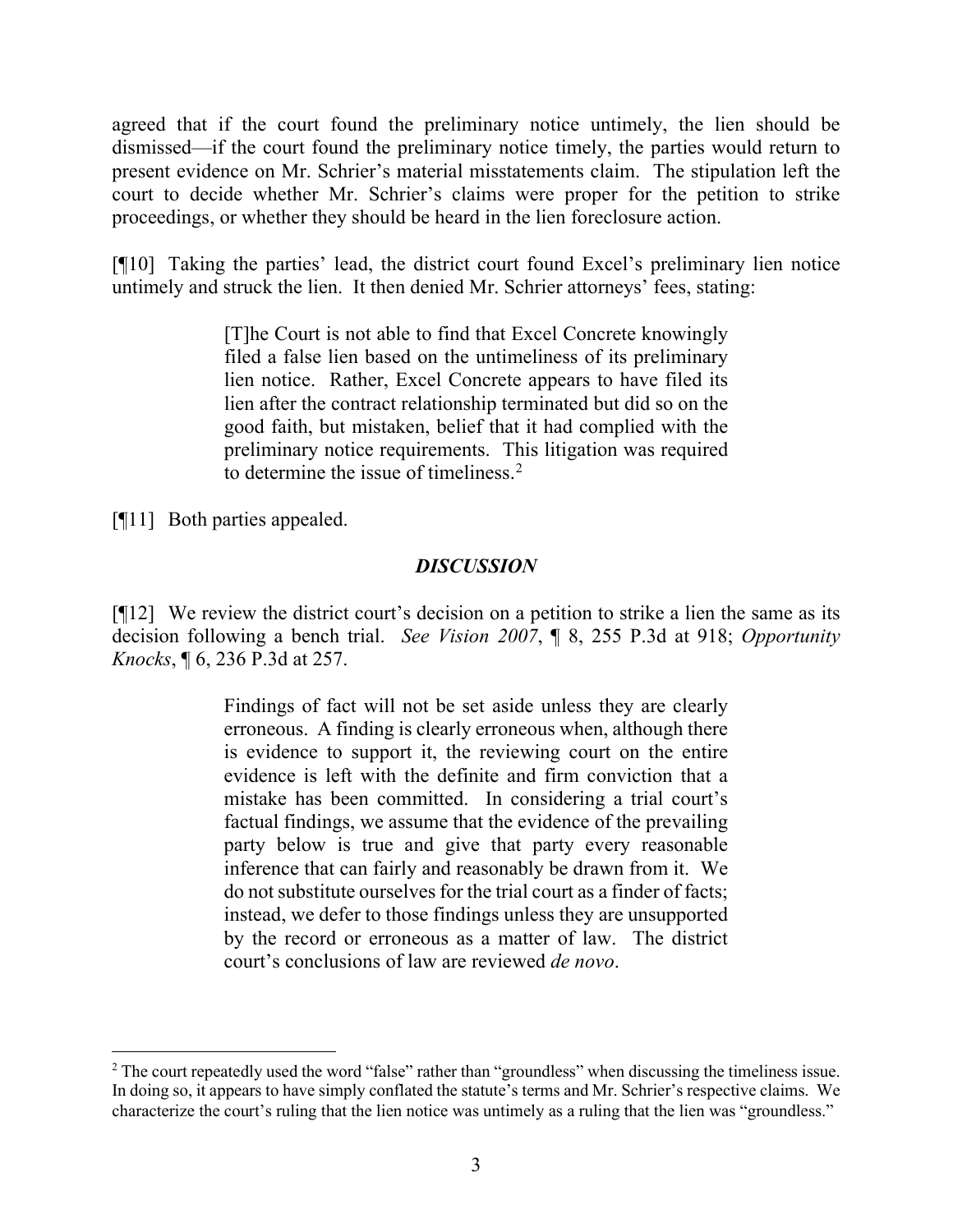*Fuger v. Wagoner*, 2020 WY 154, ¶ 8, 478 P.3d 176, 181 (Wyo. 2020) (quoting *Mattheis Co. v. Town of Jackson*, 2019 WY 78, ¶ 18, 444 P.3d 1268, 1275 (Wyo. 2019)).

### *I. The district court erred in striking the lien pursuant to Wyo. Stat. Ann. § 29-1- 601.*

[ $[13]$ ] Wyo. Stat. Ann. § 29-1-601(b) states in relevant part:

Any person whose real or personal property is subject to a recorded claim of lien who believes . . . the lien claimant knew at the time of filing that the lien was groundless, contained a material misstatement or false claim, may petition the court having jurisdiction over the lien of the county in which the claim of lien has been recorded for the relief provided in this subsection.

. . . .

If, following a hearing on the matter the court determines . . . the lien claimant knew at the time of filing that the lien was groundless or contained a material misstatement or false claim, the court shall issue an order striking and releasing the claim of lien and awarding damages of one thousand dollars (\$1,000.00) or actual damages, whichever is greater, costs and reasonable attorneys' fees to the petitioner to be paid by the lien claimant[.]

Wyo. Stat. Ann. § 29-1-601(b)(iv) (LexisNexis 2021).

[¶14] In previously applying this statute, we held it clearly "requires more than a finding that a lien statement is groundless." *Vision 2007*, ¶ 12, 255 P.3d at 918. "It requires a finding that the lien claimant knew at the time of filing that the lien was groundless." *Id.*[3](#page-5-0) Accordingly, the lien claimant's knowledge controls whether a court may strike even a groundless lien.

[¶15] The district court therefore erred when, on the parties' invitation, it struck Excel's lien on the timeliness issue alone. *See Beck v. Townsend*, 2005 WY 84, ¶ 12, 116 P.3d 465, 469 (Wyo. 2005) (parties may not stipulate "to disregard or circumvent the specific

<span id="page-5-0"></span><sup>3</sup> *Vision 2007* and *Opportunity Knocks* discussed Wyo. Stat. Ann. § 29-1-311(b), which was repealed effective July 1, 2011. 2010 Wyo. Sess. Laws, ch. 92, §§ 3, 5. The Wyoming lien statutes were reorganized in 2010 and the  $\S$  29-1-311(b) language was recodified, with non-substantive changes, as  $\S$  29-1-601(b). *See* 2010 Wyo. Sess. Laws, ch. 92; *compare Vision 2007*, ¶ 10, 255 P.3d at 918, *and Opportunity Knocks*, ¶ 5, 236 P.3d at 257, *with* Wyo. Stat. Ann. § 29-1-601(b).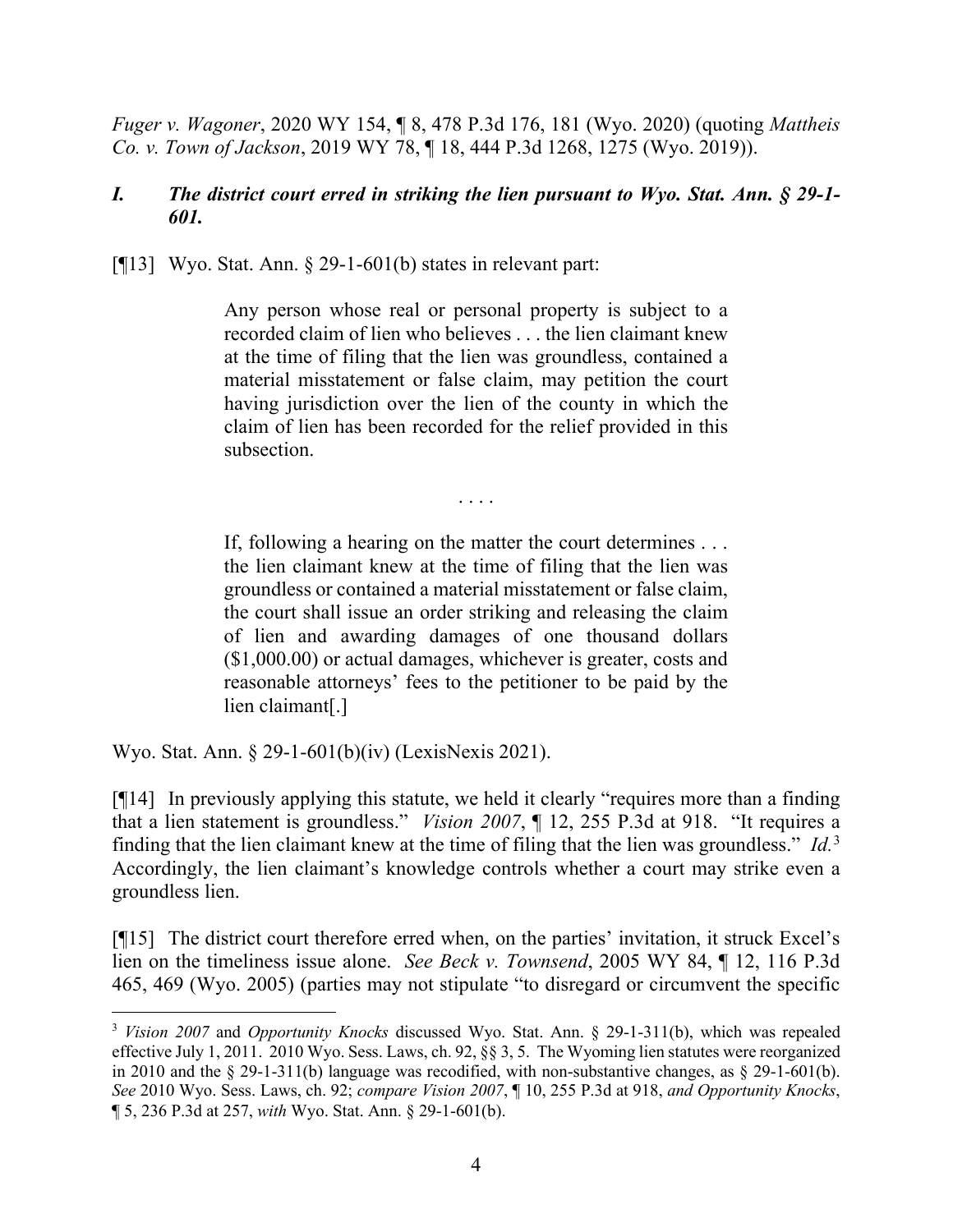requirement of a statute or rule"). Moreover, having found Excel did not knowingly file a groundless lien, albeit in the narrower context of denying Mr. Schrier attorneys' fees, the court lacked statutory authority to invalidate Excel's lien. Unless the court clearly erred when it found that Excel did not "knowingly file[] a [groundless] lien based on the untimeliness of its preliminary lien notice[,]" we must reverse. [4](#page-6-0)

[¶16] We look to the evidence as a whole to determine whether we are left with the definite and firm conviction the district court made a mistake when it found that Excel did not know its preliminary lien notice was untimely. As the court discussed, the law requires a "contractor" to give preliminary lien notice "prior to receiving any payment from the owner," and a "subcontractor" to give notice "within thirty (30) days after first providing services or materials" to the project. Wyo. Stat. Ann.  $\frac{29-2-112(a)(ii)}{LexisNexis 2021}$ ; *see also* § 29-2-112(a)(iii) ("Failure to send the notice required under this section within the time specified shall bar the right [] to assert a lien[.]"). Whether Excel was a contractor or a subcontractor depends on whether Excel was "employed by and contracting with" the property owner. *See* Wyo. Stat. Ann. § 29-1-201(a)(i), (vi) (LexisNexis 2021). The record makes clear the parties took conflicting positions, each with supporting evidence, on whether Excel was a contractor or subcontractor under  $\S$  29-1-201, and whether its preliminary lien notice was timely under  $\S 29-2-112$ .<sup>[5](#page-6-1)</sup> Taking as true the evidence that favors Excel—the party who prevailed on the knowingly issue—we conclude the district court did not clearly err when it found that Excel did not "knowingly file[] a [groundless] lien based on the untimeliness of its preliminary lien notice." We must therefore reverse the court's order striking the lien.

[¶17] Because we determine only that Mr. Schrier's claim is insufficient to warrant relief under § 29-1-601(b), not whether the lien is otherwise valid, Excel is not entitled to attorneys' fees under  $\S 29-1-601(b)(v)$  $\S 29-1-601(b)(v)$  $\S 29-1-601(b)(v)$ .<sup>6</sup>

<span id="page-6-0"></span><sup>&</sup>lt;sup>4</sup> To act knowingly is to act "with the knowledge that the social harm that the law was designed to prevent was practically certain to result; deliberately." *Knowingly*, *Black's Law Dictionary* (11th ed. 2019). Thus, Mr. Schrier's assertion that Excel was "presumed to know the law" is not enough.

<span id="page-6-1"></span><sup>&</sup>lt;sup>5</sup> Mr. Schrier took the position that Excel was a contractor and its April 29, 2019 notice was untimely because it accepted the \$25,000 deposit on March 25; but even if Excel was a subcontractor, its notice was still untimely because it began providing snow removal services on March 25. Excel took the position that it was a subcontractor and timely sent notice within 30 days of starting excavation work on April 4.

<span id="page-6-2"></span><sup>&</sup>lt;sup>6</sup> We presume Excel brought its request for attorneys' fees pursuant to Wyo. Stat. Ann.  $\S 29$ -1-601(b)(v): "If the court determines that the claim of lien is valid, the court shall issue an order so stating and shall award costs and reasonable attorneys' fees to the lien claimant to be paid by the petitioner." Mr. Schrier might still assert the lien is invalid because the preliminary notice was untimely in the pending foreclosure action.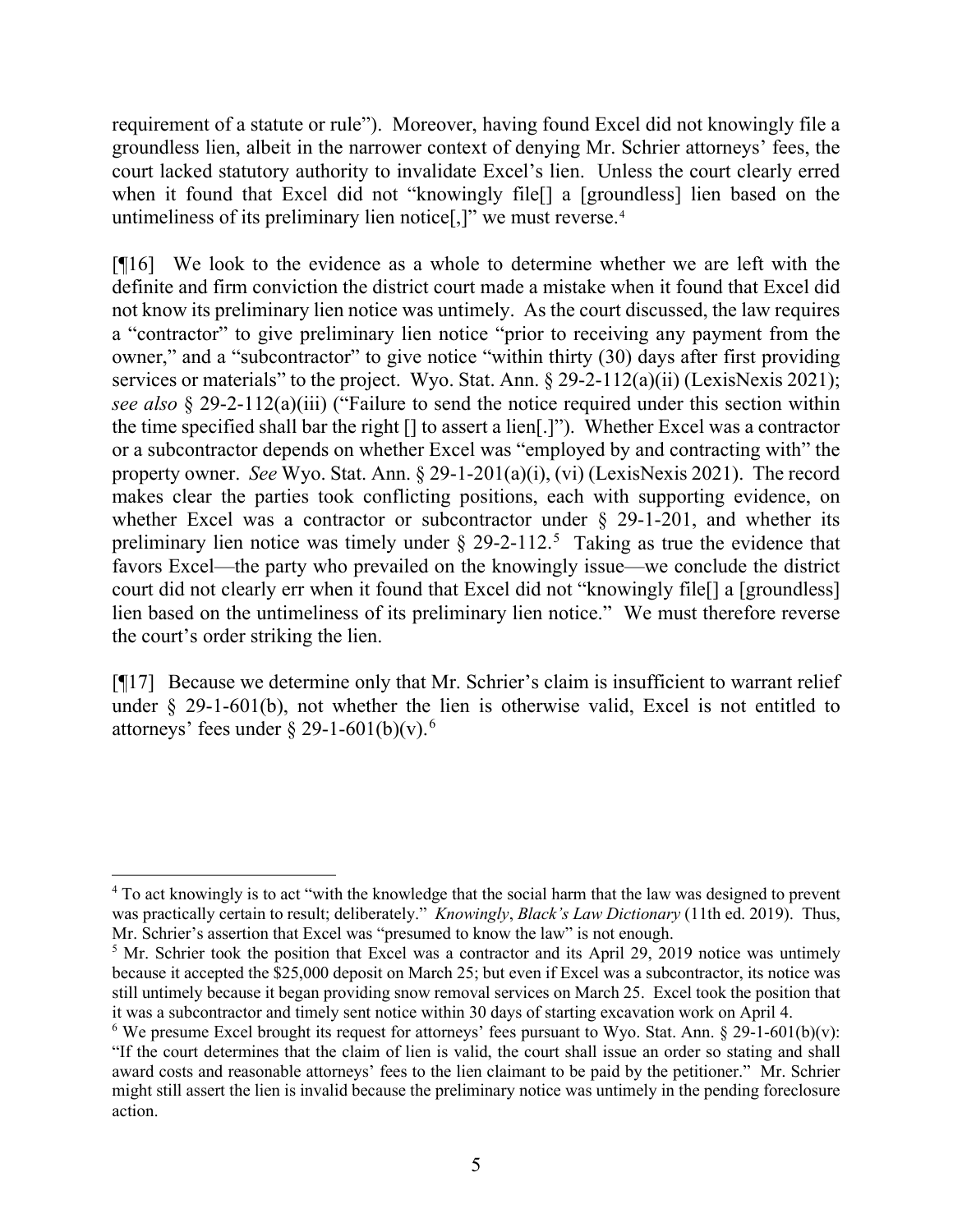### *II. Mr. Schrier is not entitled to relief on his material misstatements claim under Wyo. Stat. Ann. § 29-1-601(b).*

[¶18] Despite the parties' stipulation to present evidence only on the timeliness issue, Mr. Schrier now contends that, having determined Excel did not knowingly file a groundless lien, the district court should have considered his material misstatements claim as an alternative basis to strike the lien and award him attorneys' fees.

[¶19] In his material misstatements claim, Mr. Schrier challenged several line items in the Schedule of Values Excel attached to its lien statement. Mr. Schrier asserted Excel misstated the amount of completed work and demanded payment for defective work that required costly repair. Thus, according to Mr. Schrier the amounts Excel claimed he owed were inaccurate. For example, line item five in the Schedule indicated Excel completed 100% of the work on the "[Guest House] Concrete" for which Mr. Schrier owed Excel \$75,000. Mr. Schrier countered that the work was not 100% complete because the front porch and steps were not done. Mr. Schrier also claimed the upper and lower walls were not properly aligned, the walls were not straight, the back deck concrete was incorrectly poured, and the window openings were not properly sized.

[¶20] As noted above, Wyo. Stat. Ann. § 29-1-601 "provides a remedy for challenging . . . liens known at the time of filing to be groundless or false, or to contain material misstatements." *Vision 2007*, ¶ 17, 255 P.3d at 919 (quoting *Opportunity Knocks*, ¶ 10, 236 P.3d at 259). We have cautioned that § 29-1-601 "is not meant to be used beyond that purpose simply to test the adequacy of information supplied in a lien statement." *Id.* (quoting *Opportunity Knocks*, ¶ 10, 236 P.3d at 259).

[¶21] In *Opportunity Knocks*, the lien claimant filed a lien statement that included amounts for the actual cost of labor and materials supplied, as well as profit, overhead, and markups. *Opportunity Knocks*, ¶ 7, 236 P.3d at 258. Opportunity Knocks sought to strike the lien, claiming the statute did not authorize the lien claimant to include amounts for profit, overhead, and markups. *Id.* ¶¶ 4, 7, 236 P.3d at 257, 258. We affirmed the court's order denying relief under  $\S$  29-1-601, stating that "[s]uch amounts as may actually be owed under the contract, and such amounts as may be covered by the lien, if any, are matters of proof to be determined in the separate lien foreclosure and contract breach action." *Id.* ¶ 8, 236 P.3d at 258 (footnote omitted).

[¶22] Similarly, in *Vision 2007* we ruled that whether a lien statement contains a sufficiently detailed itemization of amounts owed is not a proper basis for a petition to strike, but rather is an issue for the lien foreclosure proceeding. *See Vision 2007*, ¶ 17, 255 P.3d at 919. We also ruled that, provided a lien claimant did not knowingly file a groundless lien statement by, for example, knowingly specifying the wrong date as the last date on which work was performed, remaining "issues of fact" such as the "date[s] on which work or materials were provided" also are "questions for the lien foreclosure